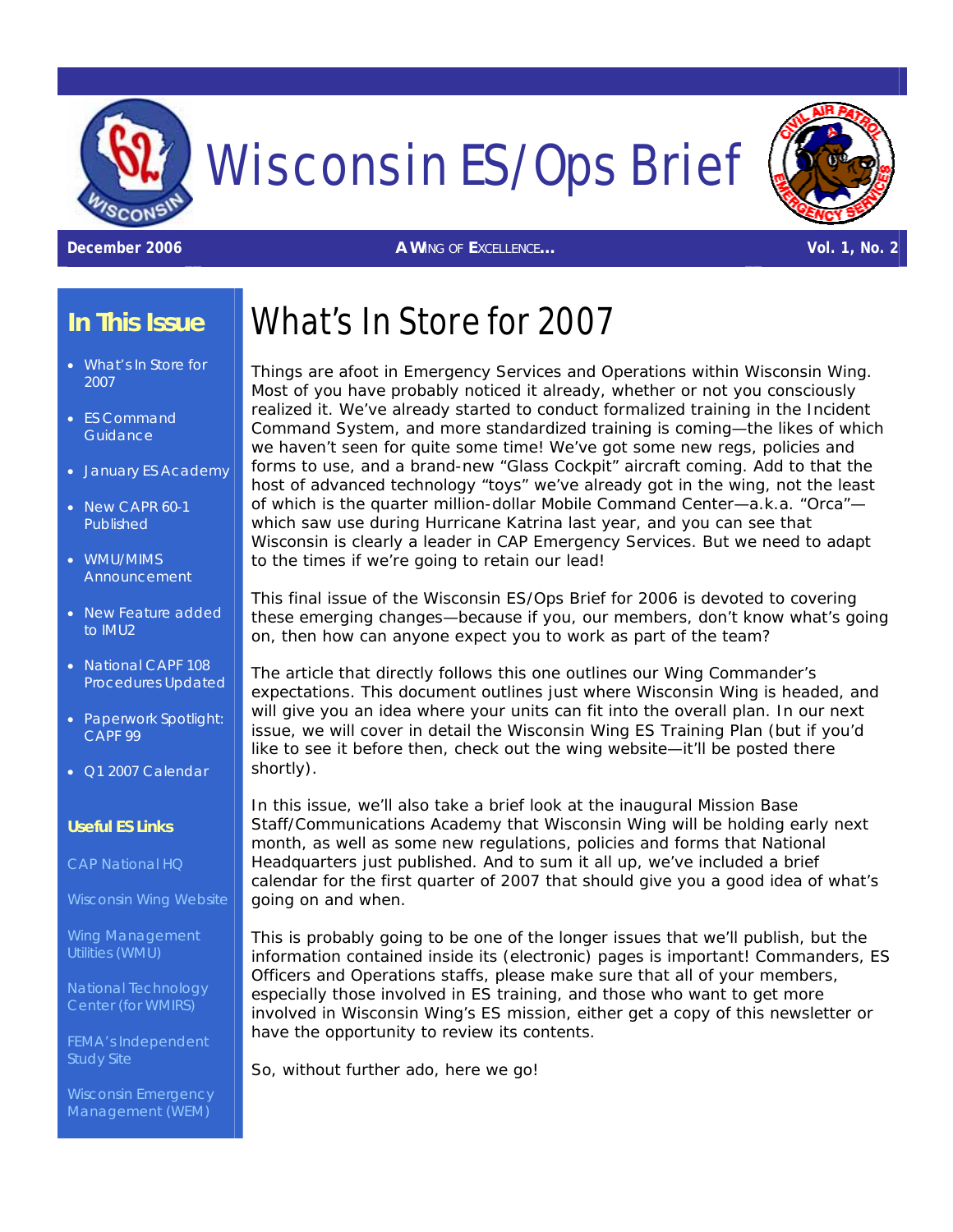#### **Contact Information**

**Director of Operations**  Maj Jeff Thompson [jthomp@netnet.net](mailto:jthomp@netnet.net)

**Asst. Dir. Of Operations**  Maj Patrick Gaylord [pgaylord@pobox.com](mailto:pgaylord@pobox.com)

**Aircraft Maintenance** Maj Richard Follmer [fsabre@charter.net](mailto:fsabre@charter.net)

**Stan/Eval Officer** Capt Jason Lauzer [jlauzer@gmail.com](mailto:jlauzer@gmail.com)

**Director of Emergency Services** Lt Col Gerald Krueger

**Asst. Director of E.S.** Lt Col Terry Radtke [taradtke@tds.net](mailto:taradtke@tds.net)

**Asst. Director of E.S.** Lt Col Chris Trossen [widosa@gmail.com](mailto:widosa@gmail.com) 

### ES Command Guidance

#### Colonel Don Haffner's Vision for Wisconsin's Future

1 December 2006

MEMORANDUM FOR WING ES STAFF

FROM: WICC

SUBJECT: Wing Commander Guidance

1. One of my responsibilities as Wing Commander is to impart vision and express what I feel is important to the future of Wisconsin Civil Air Patrol. Emergency Services is a large part of what we do, and therefore plays a significant role in the future of our wing. Although the following items are not all visionary in nature, they are items that I feel are important to our future and would like the ES Staff to incorporate them in the planning process. The list is by far not inclusive, as new items will surface as programs evolve and with input from others. Many points may need further discussion and consideration, but it is a starting point in which to work from.

- Standardize and implement aircrew, ground team, and mission base training.
- Identify the difference between "Practicing" and "Training" and offer opportunities for both.
- Work closely with the Wing Director of Training.
- Standardize the best practices for mission staff operations.
- Raise the standards of training by identifying or developing qualified trainers and ensuring that qualified trainers approve required tasks.
- Increase number of mission pilots, observers, and ground teams.
- Develop qualified crews to operate the Mobile Command Center (MCC) and have it participate in ES activities whenever requested.
- Conduct a mission(s) with the MCC as the mission base.
- Train on the ICS and practice its use at all missions.
- Conduct a mission(s) using the ICS with an Area Command. Multiple Groups running mission at the same time with overall command controlling the mission out of Madison (WEM) or Milwaukee.
- Ensure ALL mission are problem solving based. The smaller missions can have easier problems, but all should task the mission base, not just keep track of sorties.
- Develop multiple proficient ARCHER teams.
- Use the GA8 and ARCHER system at all missions. If the ARCHER system is not working, additional observers and scanners can be used.
- Develop proficient SDIS operators for the NHQ equipment we have and for the Wing purchased SDIS equipment, if deemed necessary.
- Develop working relationships with local, county, state and federal agencies. (This is the responsibility of Command and ES)
- Increase the number of AFAM and State authorized missions.
- Develop a system for tracking our resources.
- Encourage Group based SAREXs

 2. Again, this is a starting point toward the future and I encourage creativity and discussion. Smaller activities may need to act as building blocks to achieve the end results. I am extremely pleased with the ES team and the commitment everyone has demonstrated toward improving the quality of CAP and Emergency Services in Wisconsin.

DONALD J. HAFFNER, Colonel, CAP Wing Commander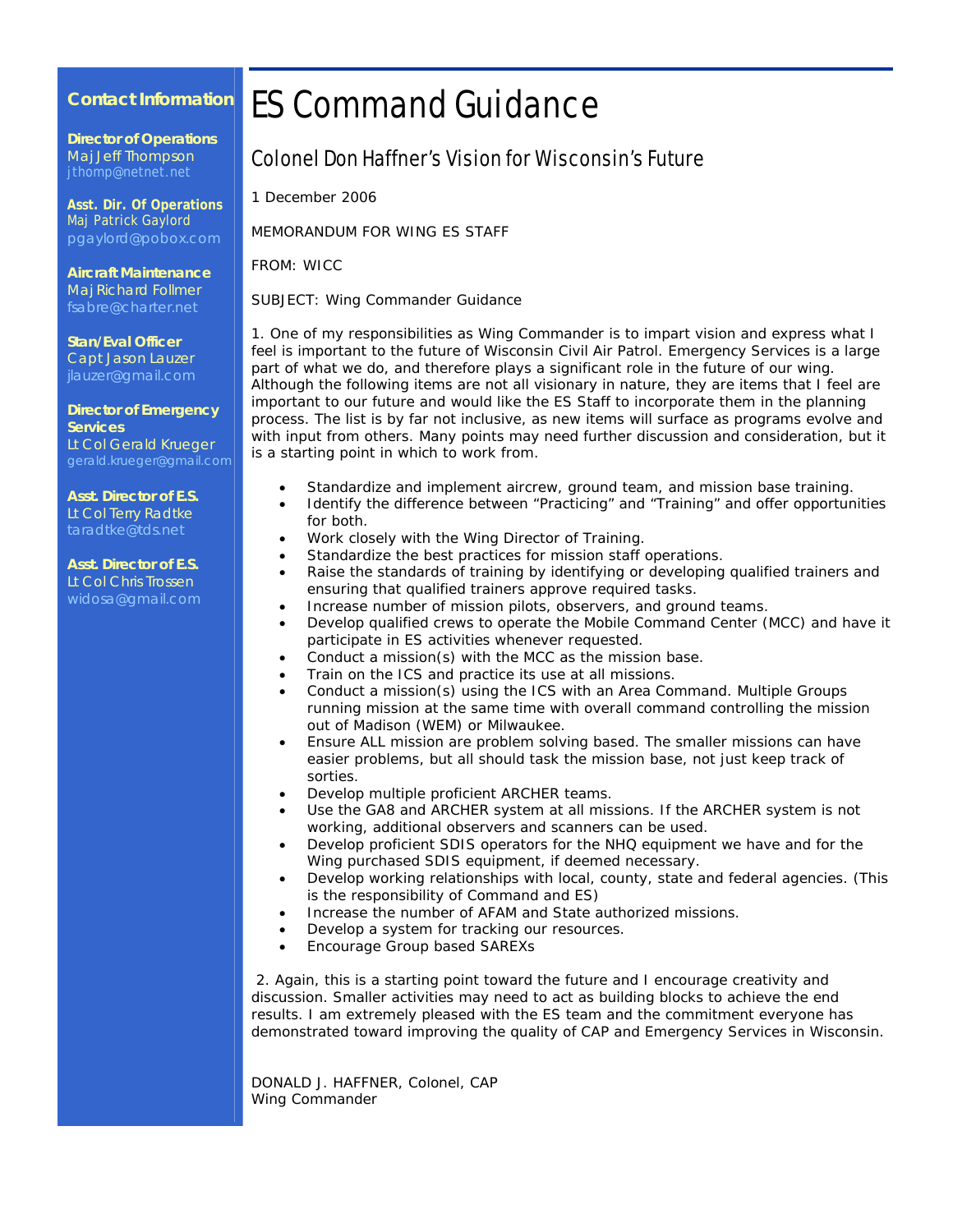### January ES Academy

The first-ever Mission Base Staff and Communications Academy will be held 13-14 January 2007 at the Department of Military Affairs building at Truax Field, Madison, WI. This will be the first time in more than a decade that Wisconsin Wing has put on any formal mission staff training, but this is a whole lot more than a retread of the old Mission Management schools.

The Mission Base Staff/ Communications Academy is for *all* members, cadet and senior.

This Academy will host three different training "tracks", giving our members the chance to focus on the skills they most want to exercise. The Emergency Communications track will take members with little to no radio communications experience (even those without a Radio Operator Authorization) and give them the know-how they need to fill just about any mission communications role. It'll also give them the chance to fulfill just about every requirement for the Basic Communicator's Badge (wearable by both cadet and senior members).

The Mobile Command Center track will focus on "Orca"—Wisconsin Wing's quarter million-dollar mobile command post and communications center. Members will learn how to operate the vehicle, from selecting an appropriate operating site to setting it up for remote operations to working its advanced communications and computer equipment. Those senior members who meet the prerequisites will also receive a checkout and authorization to drive the MCC.

Download the application now from the Wing website

The Basic Mission Management course is broken into two different sub-tracks: one for those looking to pursue (or renew) qualifications in Operations and those working on support qualifications. All Basic Mission Management participants will receive ICS 300-level Incident Command System training in addition to ops- or support-specific training.

If you want to get involved in Emergency Services and don't know where to start, or you want to qualify or take part in refresher training, this is the activity for you! If you'd like more information, navigate to the following link to see the complete description and download the application.

[http://news.wiwgcap.org/index.php/2006/12/13/wisconsin\\_wing\\_mission\\_base\\_staff\\_commun](http://news.wiwgcap.org/index.php/2006/12/13/wisconsin_wing_mission_base_staff_commun)

### New CAPR 60-1 Published

You can find a copy of the new 60-1 on the [NHQ website](http://level2.cap.gov/visitors/member_services/publications/indexes_regulations_and_manuals.cfm)

Click [here](http://level2.cap.gov/documents/acft_reimbursement_hourly_rates.pdf) to find the latest reimbursement rates for CAP aircraft

In case you haven't heard, National Headquarters has published a brand-new CAPR 60-1 (which, if you don't know, is the CAP Flight Management regulation—it tells us how we fly our aircraft in Civil Air Patrol). This looks to be a pretty major revision of the reg. Just a few of the new or changed topics it covers include: adds check ride requirement to suspension of flying privileges paragraph, clarifies timeframe when CAPF 5 written examination is to be taken, adds Commercial requirement to AFROTC cadet orientation pilots, updates high performance aircraft qualification, adds Mission Pilot proficiency flight profile, and updates mission symbols.

Some of the "big" changes include the GA8 and G1000 requirements, the inclusion of "Sterile Cockpit" procedures, the official adoption of "Profile 7" flights, the change of Cadet Orientation Flights to the "A-15" mission symbol, and the inclusion of the "A-9" and "B-9" mission symbols for maintenance flights—aircraft on the National Consolidated Maintenance Program (which doesn't apply to our wing aircraft) use the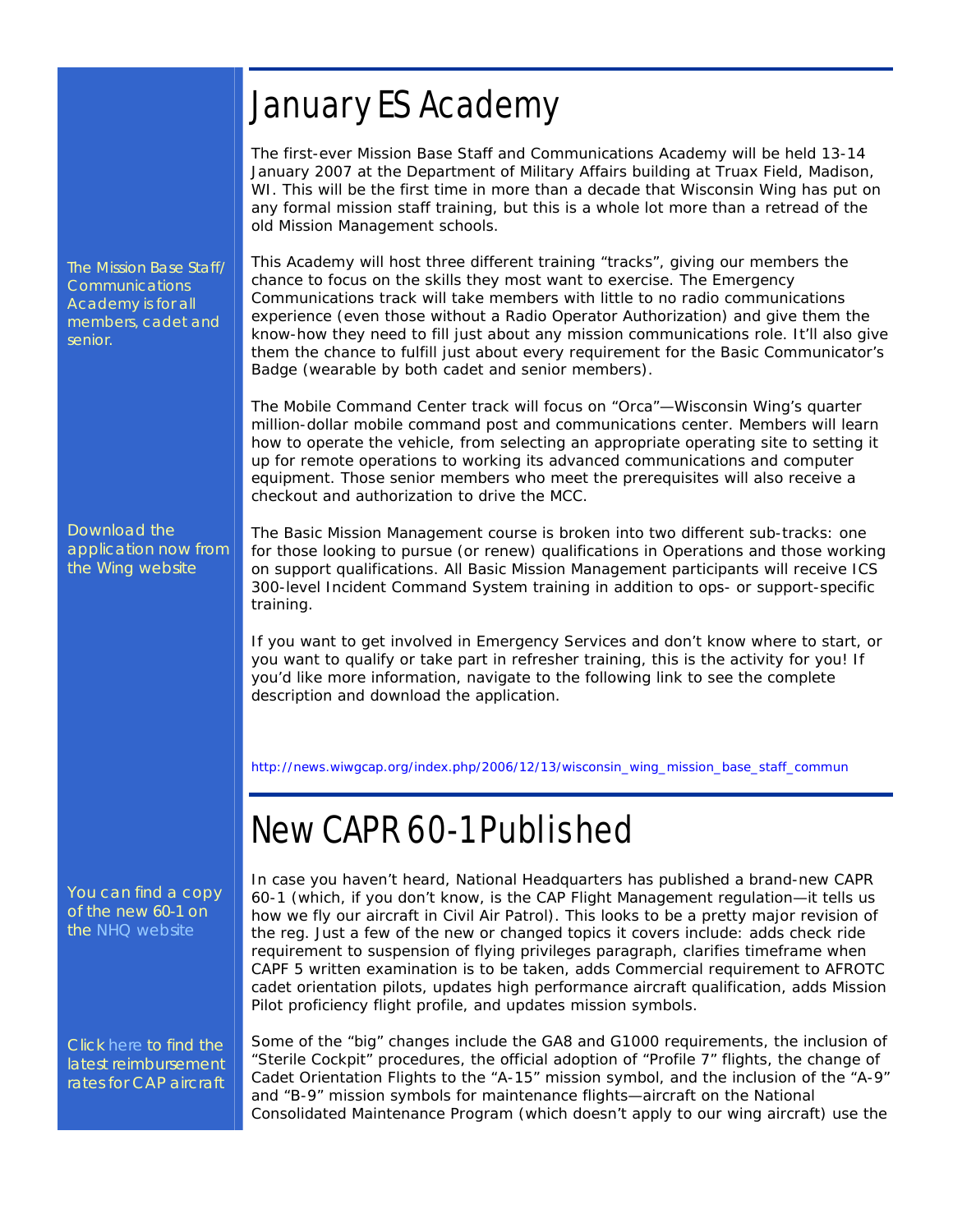

WMU will be used to process all ES ratings (including SAR/DR pilot) and to maintain ES records.

Use WMU for *all* ESrelated training entry; use MIMS *only* for maintaining pilot records

page

The WIWG ES staff believes that there are advantages to continue using WMU. We realize that there are some WMU issues that need to be addressed. We are working on that. We will also work with IT staff to monitor the development of MIMS. If the situation changes, we will provide additional guidance. Until then, use MIMS for CAP pilot ratings/records and WMU for ES ratings/records.

Please give this announcement the widest possible dissemination.

Jerry Krueger, Lt Col, CAP Director of Emergency Services

### New Feature Added to IMU2

Incident Management Utilities, version 2 (or IMU2), the standalone application used to automate incident operations, has a new feature. When the mission data is uploaded at the end of each day, IMU2 will now automatically send sortie information into WMIRS. A DOD root security certificate from the NTC website is required in order for the upload to work. Access the IMU2 program and installation instructions from the Incident Commander Menu of the Wing Management Utilities (WMU) using the database download button. Follow the instructions listed on that page for information on how to install this DoD root certificate and upgrade your version of IMU. The current IMU release is: 2.1.1.1.

### National CAPF 108 Procedures Updated

We've been hearing it for a while now, but it looks like it's here now. You're going to have to go online (to the [NTC Website](https://ntc.cap.af.mil/login.htm)) to fill out the CAPF 108 for just about all reimbursement. If you haven't already, sign yourself up for an account there—pretty soon, we'll need to be inputting a whole lot more information into WMIRS. For now, consider this a heads-up. Keep watching the Wing-Info e-mail group for more information on how reimbursements will be handled in the near future.

#### Download IMU2 from the WMU site

If you haven't already, sign up for an account on the NTC site so that you can complete 108s online in the future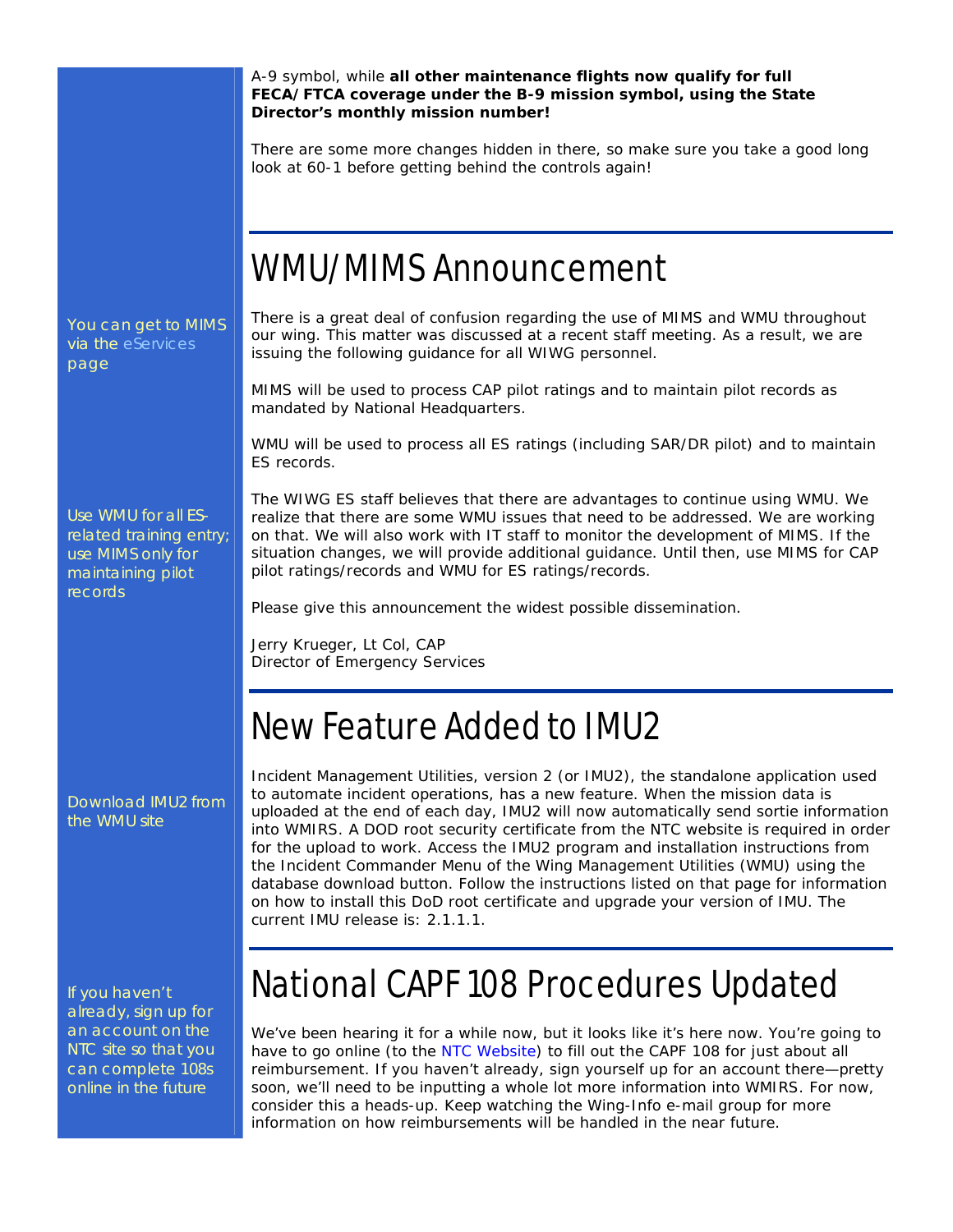### Paperwork Spotlight: CAPF 99

You can download a copy of the new CAPF 99 [here](http://level2.cap.gov/visitors/member_services/publications/forms_word.cfm)

With a new CAPR 60-1 comes a brand-new CAPF 99. At first glance it looks remarkably like the old 99, but it's suddenly grown to a two-page form. But first, a bit about what it's for before we get into what's changed.

The CAPF 99 isn't something that we use on ES missions, so most members probably haven't heard of it, or if they have, they've never used it. However, like the CAPF 104, this is the lifeblood of CAP pilot because this is their flight release.

| <b>CAP FLIGHT RELEASE LOG</b>                                                                                                                                     |                                                                                                                                                                       |                                |                              | DATES: From             |                          |                                      |                     | To                         |                                                  |
|-------------------------------------------------------------------------------------------------------------------------------------------------------------------|-----------------------------------------------------------------------------------------------------------------------------------------------------------------------|--------------------------------|------------------------------|-------------------------|--------------------------|--------------------------------------|---------------------|----------------------------|--------------------------------------------------|
| <b>UNIT:</b>                                                                                                                                                      | <b>WING</b>                                                                                                                                                           | <b>REGION:</b>                 |                              | LOCAL USE               |                          |                                      |                     |                            |                                                  |
| AFAM-USAF Reinburschle Mission<br>Synthal Description                                                                                                             | (A1) AFRCC Search and resear missions assigned                                                                                                                        | <b>LINE NO.</b><br><b>DATE</b> | <b>MSN SYM</b><br>AF MEN NO. | ACET TYPE<br>"N" NUMBER | DEP POINT<br>DESTINATION | PH CIT-IN-COMMAND<br><b>CREW/PAX</b> | EST<br>ELT.<br>TIME | AL"T<br><b>FLY</b><br>TIME | <b><i>REFEASER NAME</i></b><br><b>SILINATURE</b> |
| (A2) Missions flown under a mission manher issued<br>by AFNSEP (NOTE 1)<br>(A3). Counterdrug actual missions                                                      |                                                                                                                                                                       |                                |                              |                         |                          |                                      |                     |                            |                                                  |
| (A4) Counterdrup training missions<br>(A5) Search and research same relief<br>training/evaluations missions/CAPR 123-3                                            |                                                                                                                                                                       | $\overline{a}$                 |                              |                         |                          |                                      |                     |                            |                                                  |
| impections (NOTE 2)<br>(AG) AFROTC noisyntation flights including flights<br>to and from the orientation site.<br>(A7) CAPEs 5 & 91 evals, NCPS course and CAPII. |                                                                                                                                                                       | π                              |                              |                         |                          |                                      |                     |                            |                                                  |
| 60-11. Pilot Continuation Training Program<br>Mannanance Contract Program (CMCP)                                                                                  | (AV) Maintenance flights in support of Consolidated                                                                                                                   | 4                              |                              |                         |                          |                                      |                     |                            |                                                  |
| Cader Orientation Flight Sellabus<br>(AIX) Horneland Security missions                                                                                            | (A15) CAP cadat retentation flights IAW CAPP 52-7                                                                                                                     | $\overline{\mathcal{L}}$       |                              |                         |                          |                                      |                     |                            |                                                  |
| 32-7, Casler Orientation Fitzhe Sellabas. This<br>includes ferry flights and training. If sufficient                                                              | (A20) Glider tow plane operations supporting CAPP-                                                                                                                    | 6                              |                              |                         |                          |                                      |                     |                            |                                                  |
|                                                                                                                                                                   | fields are available, the wing compounder may find.<br>initial tone pelor training for up to two pelots each.<br>fiscal year from the wing's training or orientation. | Ŧ                              |                              |                         |                          |                                      |                     |                            |                                                  |
| <b>Right Isabet</b><br>(A99) Missions specifically agenced by the Air-<br>Force including law-level narvey, courier, etc.                                         |                                                                                                                                                                       | x                              |                              |                         |                          |                                      |                     |                            |                                                  |
| durings. These numinum may be funded by a<br>nustamer or the CAF spyropristed reining budget.                                                                     | (A911) Mission expansig prompt action to use lives,<br>port-and harmon saidlening, or to entrigute great property                                                     | $\mathbf o$                    |                              |                         |                          |                                      |                     |                            |                                                  |
| AFAM - USAF Non-reimbursable (May be<br>relationwed by non-Air force aposcies).<br>(B8) Flights funded by the American Rod Costa                                  |                                                                                                                                                                       | 10                             |                              |                         |                          |                                      |                     |                            |                                                  |
| (B9) Maintenance Bights in support of aircraft<br>delivery and purkeet to the than CMCP flights).<br>(B10) Flights flewn under a Federal Emergency                |                                                                                                                                                                       | u                              |                              |                         |                          |                                      |                     |                            |                                                  |
| Bown LVW the FEMA memorandum of<br>sadeonsading (MOL)                                                                                                             | Management Agency (FEMA) messing member and                                                                                                                           | 12                             |                              |                         |                          |                                      |                     |                            |                                                  |
| (B11) Flights flown under a NOAA and NWS<br>mission number and flown LAW their MCK/s.<br>(B12) Proficioncy flight by qualified SAR/DR/CD                          |                                                                                                                                                                       | 13                             |                              |                         |                          |                                      |                     |                            |                                                  |
|                                                                                                                                                                   | mission pilots conducted pursuant to guidelines.<br>published by HQ CAP-USAF in attachment 7 and<br>attachments %-1 through %-7 of this regulation and                | 14                             |                              |                         |                          |                                      |                     |                            |                                                  |
| with an Air Forez approval MOU<br>Continued on thousand                                                                                                           | SAR/DR training in accordance with CAPR 60-3.<br>(B13) Support to fakeral or national relief agencies                                                                 | 15                             |                              |                         |                          |                                      |                     |                            |                                                  |

Yes, every time that a CAP pilot takes a CAP aircraft up, he or she needs to receive a "flight release"—basically an authorization to operate the aircraft, given by someone with responsibility for the safe operation of the aircraft and the pilot. That someone is known as the Flight Release Officer (FRO). Every unit with "flying activity" which is to say any unit with its own assigned aircraft *or* that has pilots that could conceivably use a non-CAP aircraft for CAP flight

operations—must have at least one Flight Release Officer (most will have several). These FROs log their authorizations—their "flight releases" —on the CAPF 99, the CAP Flight Release Log.

The CAPF 99 has two sides which look almost exactly the same. The left column lists all of the approved mission symbols, including their description, while the rest of the form has enough space to record the pertinent details of 15 flights (per side of the form). Every time the FRO releases a flight, he or she needs to log the particulars of the flight *and* indicate a mission symbol: one of those letter-number combinations you keep hearing about anytime someone talks about flying hours.

The breakdown is simple: there are four different letter categories, each indicating a different level of reimbursement and insurance coverage. "A" flying indicates an Air Force Assigned Reimbursable Mission, which means you can be reimbursed for the flying (on the CAPF 108) and that you receive full FECA and FTCA coverage (Federal Employee Compensation Act and Federal Tort Claims Act, respectively; basically federal Workman's Comp and Liability insurance) while flying. These include actual SAR or DR missions (A1 and A2), Couterdrug missions (A3 for actual, A4 for training), reimbursable training missions (A5), AFROTC orientation flights (A6), CAP cadet orientation flights (A15), and Homeland Security missions (A18).

"B" flying also indicated Air Force Assigned Missions, with full FECA and FTCA coverage, but which are *not* reimbursable. These can include maintenance flights (to and from a mechanic or radio shop, for instance; B9), proficiency flights for ES Mission Pilots (B12), and check flights (Form 5 & 91 checkouts; B17).

FROs must fill out the CAPF 99 at the time they release the flight

Make sure you choose the correct mission symbol: A, B, C or L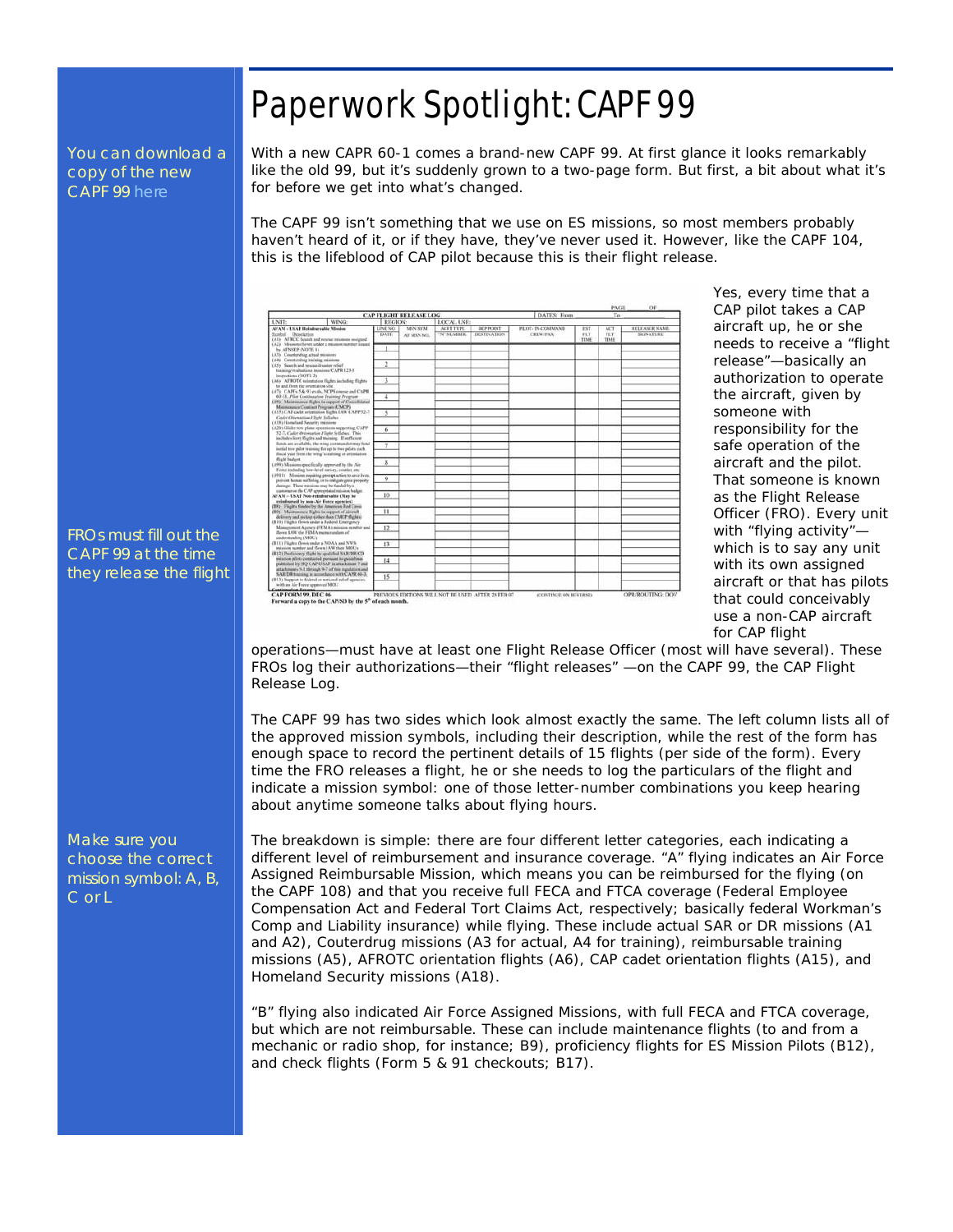conveys only CAP's corporate insurance. This is why these are referred to as "corporate" flights. They can include transportation flights (say to and from a conference; C8), cadet training flights (flight encampment is a good example; C16), general proficiency flying for pilots who aren't rated ES Mission Pilots (C17), Aerospace Education member orientation flights (C19), and the all-encompassing "other

"C" flying is not Air Force Assigned and

|                                                                                                                                                                                                                                                                                                                                                                                                                                                                                                                                                                                                                                                                                                                                                                                                                                                                                                                                                                                                                                                                                                                                                                                                                                                                                                                                                                                                                                                                                                                                                                                                                                                                                                                                                                                                                                                                                                                                                                                                                                                              |                                                                                            |                               | <b>CAP FLIGHT RELEASE LOG</b> |                                |                                 | <b>DATES: From</b>                       |                                  | To                         |                                                  |
|--------------------------------------------------------------------------------------------------------------------------------------------------------------------------------------------------------------------------------------------------------------------------------------------------------------------------------------------------------------------------------------------------------------------------------------------------------------------------------------------------------------------------------------------------------------------------------------------------------------------------------------------------------------------------------------------------------------------------------------------------------------------------------------------------------------------------------------------------------------------------------------------------------------------------------------------------------------------------------------------------------------------------------------------------------------------------------------------------------------------------------------------------------------------------------------------------------------------------------------------------------------------------------------------------------------------------------------------------------------------------------------------------------------------------------------------------------------------------------------------------------------------------------------------------------------------------------------------------------------------------------------------------------------------------------------------------------------------------------------------------------------------------------------------------------------------------------------------------------------------------------------------------------------------------------------------------------------------------------------------------------------------------------------------------------------|--------------------------------------------------------------------------------------------|-------------------------------|-------------------------------|--------------------------------|---------------------------------|------------------------------------------|----------------------------------|----------------------------|--------------------------------------------------|
| <b>UNIT:</b>                                                                                                                                                                                                                                                                                                                                                                                                                                                                                                                                                                                                                                                                                                                                                                                                                                                                                                                                                                                                                                                                                                                                                                                                                                                                                                                                                                                                                                                                                                                                                                                                                                                                                                                                                                                                                                                                                                                                                                                                                                                 | <b>WING</b>                                                                                | <b>REGION</b>                 |                               | <b>LOCAL USE</b>               |                                 |                                          |                                  |                            |                                                  |
| (B14) Support to state, county, and local agression.<br>when apprevant and assigned by AEXOS-HA<br>(B15) CAP cadet orientation flights IAW CAPP 52-7.<br>Cade Orientation Flight Scillabor, inct reimbaried.<br>with AF funds).<br>(B17) CAPPs 5 and 91 evaluations, NCPSC, and<br>PCTs flown under an Air Fueze ressure member<br>(B19) Hernelsed Security Missions<br>(B29) Glider tow plane operations supporting CAPP<br>52-7. Cashy Orientation Flight Sidlaban. This<br>includes non-ecimbrated ferry flights and training<br>(B99) Other missions specifically assigned by the Air<br>Force (e.g. media, public afficial, atc.). This<br>mission must be approved in advance by the AF.<br><b>CAP Corporate Missions Mission</b><br>Syndor! Description<br>(CR) Air transportation flights to and from squadron<br>ur higher official analymners or meetings<br>(CV) Maintenance flights (includes flights in support<br>of assessiv delivery and pickers'<br>(C14) Support to state, county, and local agencies not<br>assigned as an AF approved mission.<br>(C16) Cadet Bights including training, Bight<br>incorporate/sculence, cade exceepments, and<br><b>IACE</b><br>(C17) CAPPs 5 & 91 evaluations and proficiency.<br>Bights not designated as an AFAM<br>(C18) HLS Missions not designated as an AFAM.<br>(C19) Orientation Bights for CAP Aerospace<br>Education Members. (C20) - Glider tow plane.<br>flights for new-USAF reissions (includes<br>ferry/training Bights)<br>(C99) Other missions specifically approved by the<br>National Region Wing Communier<br>(C911) Missins requiring prompt action to are a<br>lives, prevent human suffering, or to mitigate great<br>popperty disminal. These missions may be finded<br>by a customer or the CAP Wing's corporate (non-<br>appropriated) budget<br>Other<br>L1 USAF liaison personnel flying<br>NOTE 1: Does not include FEMA (IE0) missions.<br>Red Citisk (BII) missions, or support to ather<br>federal or national relief agencies with an Air<br>Fence approved MOU (B13). |                                                                                            | <b>LINE NO</b><br><b>DATE</b> | MSN SYM<br>AF MAN NO.         | <b>ACTT TYPE</b><br>"N" NUMBER | <b>DEP POINT</b><br>DESTINATION | <b>PEOL IVAYMMAND</b><br><b>CHEW/PAX</b> | <b>EST</b><br><b>FLY</b><br>TIME | AL'T<br><b>FLY</b><br>TIME | <b><i>BELEASLE NAME</i></b><br><b>SILINATURE</b> |
|                                                                                                                                                                                                                                                                                                                                                                                                                                                                                                                                                                                                                                                                                                                                                                                                                                                                                                                                                                                                                                                                                                                                                                                                                                                                                                                                                                                                                                                                                                                                                                                                                                                                                                                                                                                                                                                                                                                                                                                                                                                              |                                                                                            | 16                            |                               |                                |                                 |                                          |                                  |                            |                                                  |
|                                                                                                                                                                                                                                                                                                                                                                                                                                                                                                                                                                                                                                                                                                                                                                                                                                                                                                                                                                                                                                                                                                                                                                                                                                                                                                                                                                                                                                                                                                                                                                                                                                                                                                                                                                                                                                                                                                                                                                                                                                                              |                                                                                            | 17                            |                               |                                |                                 |                                          |                                  |                            |                                                  |
|                                                                                                                                                                                                                                                                                                                                                                                                                                                                                                                                                                                                                                                                                                                                                                                                                                                                                                                                                                                                                                                                                                                                                                                                                                                                                                                                                                                                                                                                                                                                                                                                                                                                                                                                                                                                                                                                                                                                                                                                                                                              |                                                                                            | 18                            |                               |                                |                                 |                                          |                                  |                            |                                                  |
|                                                                                                                                                                                                                                                                                                                                                                                                                                                                                                                                                                                                                                                                                                                                                                                                                                                                                                                                                                                                                                                                                                                                                                                                                                                                                                                                                                                                                                                                                                                                                                                                                                                                                                                                                                                                                                                                                                                                                                                                                                                              |                                                                                            | 19                            |                               |                                |                                 |                                          |                                  |                            |                                                  |
|                                                                                                                                                                                                                                                                                                                                                                                                                                                                                                                                                                                                                                                                                                                                                                                                                                                                                                                                                                                                                                                                                                                                                                                                                                                                                                                                                                                                                                                                                                                                                                                                                                                                                                                                                                                                                                                                                                                                                                                                                                                              |                                                                                            | 20                            |                               |                                |                                 |                                          |                                  |                            |                                                  |
|                                                                                                                                                                                                                                                                                                                                                                                                                                                                                                                                                                                                                                                                                                                                                                                                                                                                                                                                                                                                                                                                                                                                                                                                                                                                                                                                                                                                                                                                                                                                                                                                                                                                                                                                                                                                                                                                                                                                                                                                                                                              |                                                                                            | 21                            |                               |                                |                                 |                                          |                                  |                            |                                                  |
|                                                                                                                                                                                                                                                                                                                                                                                                                                                                                                                                                                                                                                                                                                                                                                                                                                                                                                                                                                                                                                                                                                                                                                                                                                                                                                                                                                                                                                                                                                                                                                                                                                                                                                                                                                                                                                                                                                                                                                                                                                                              |                                                                                            | 22                            |                               |                                |                                 |                                          |                                  |                            |                                                  |
|                                                                                                                                                                                                                                                                                                                                                                                                                                                                                                                                                                                                                                                                                                                                                                                                                                                                                                                                                                                                                                                                                                                                                                                                                                                                                                                                                                                                                                                                                                                                                                                                                                                                                                                                                                                                                                                                                                                                                                                                                                                              |                                                                                            | 23                            |                               |                                |                                 |                                          |                                  |                            |                                                  |
|                                                                                                                                                                                                                                                                                                                                                                                                                                                                                                                                                                                                                                                                                                                                                                                                                                                                                                                                                                                                                                                                                                                                                                                                                                                                                                                                                                                                                                                                                                                                                                                                                                                                                                                                                                                                                                                                                                                                                                                                                                                              |                                                                                            |                               |                               |                                |                                 |                                          |                                  |                            |                                                  |
|                                                                                                                                                                                                                                                                                                                                                                                                                                                                                                                                                                                                                                                                                                                                                                                                                                                                                                                                                                                                                                                                                                                                                                                                                                                                                                                                                                                                                                                                                                                                                                                                                                                                                                                                                                                                                                                                                                                                                                                                                                                              |                                                                                            | 24                            |                               |                                |                                 |                                          |                                  |                            |                                                  |
|                                                                                                                                                                                                                                                                                                                                                                                                                                                                                                                                                                                                                                                                                                                                                                                                                                                                                                                                                                                                                                                                                                                                                                                                                                                                                                                                                                                                                                                                                                                                                                                                                                                                                                                                                                                                                                                                                                                                                                                                                                                              |                                                                                            | 25                            |                               |                                |                                 |                                          |                                  |                            |                                                  |
|                                                                                                                                                                                                                                                                                                                                                                                                                                                                                                                                                                                                                                                                                                                                                                                                                                                                                                                                                                                                                                                                                                                                                                                                                                                                                                                                                                                                                                                                                                                                                                                                                                                                                                                                                                                                                                                                                                                                                                                                                                                              |                                                                                            | 26                            |                               |                                |                                 |                                          |                                  |                            |                                                  |
|                                                                                                                                                                                                                                                                                                                                                                                                                                                                                                                                                                                                                                                                                                                                                                                                                                                                                                                                                                                                                                                                                                                                                                                                                                                                                                                                                                                                                                                                                                                                                                                                                                                                                                                                                                                                                                                                                                                                                                                                                                                              |                                                                                            | 27                            |                               |                                |                                 |                                          |                                  |                            |                                                  |
|                                                                                                                                                                                                                                                                                                                                                                                                                                                                                                                                                                                                                                                                                                                                                                                                                                                                                                                                                                                                                                                                                                                                                                                                                                                                                                                                                                                                                                                                                                                                                                                                                                                                                                                                                                                                                                                                                                                                                                                                                                                              |                                                                                            | 28                            |                               |                                |                                 |                                          |                                  |                            |                                                  |
|                                                                                                                                                                                                                                                                                                                                                                                                                                                                                                                                                                                                                                                                                                                                                                                                                                                                                                                                                                                                                                                                                                                                                                                                                                                                                                                                                                                                                                                                                                                                                                                                                                                                                                                                                                                                                                                                                                                                                                                                                                                              |                                                                                            | 29                            |                               |                                |                                 |                                          |                                  |                            |                                                  |
| mission request via WMRS.                                                                                                                                                                                                                                                                                                                                                                                                                                                                                                                                                                                                                                                                                                                                                                                                                                                                                                                                                                                                                                                                                                                                                                                                                                                                                                                                                                                                                                                                                                                                                                                                                                                                                                                                                                                                                                                                                                                                                                                                                                    | NOTE 2: CAPR 123-3 inspections are perly<br>authorized as an A2 mission through a training | 30                            |                               |                                |                                 |                                          |                                  |                            |                                                  |

flights authorized by a corporate officer" (C99).

The "L" designator has only one mission symbol: L1. This is used when CAP-USAF liaison officers or State Directors fly utilizing a CAP aircraft, and are conducted under their own guiding regulations.

It is important that FROs enter *every* flight they release onto a copy of the CAPF 99 *as soon as he or she releases the flight*. Like many other ES- and Ops-related forms, this is a legal document and what will be used to prove eligibility for FECA/FTCA coverage in case of accident. This isn't a note pad or a form that can be filled out after the fact.

#### **Treat it like the important document that it is!**

Using the form is simple. There are blanks to fill in the date of the flight release, the mission symbol for the flight, the aircraft type (like C-172 or GA-8) and N-number (tail number), the name or identifier for the departure and destination airports, the name of the pilot (and crew, if applicable), the estimated time for the flight, the total actual time for the flight (taken from the Hobbs meter after the flight or flights are done), and the name and signature of the FRO. Yes, there is a blank for actual time flown, which means the pilot must contact the FRO after the flight is completed to "close the loop."

The FRO has a number of other responsibilities, which are well out of the bounds of this article, but apart from completing the form upon giving a flight release, he or she *must* also report the information contained on this form on a monthly basis. The procedures will vary depending upon the unit, but ultimately each unit *must* provide Wisconsin Wing and CAP a complete breakdown of all of the flying done on each CAP aircraft each month, and the CAPF 99 is the key to assembling this data. Moreover, the form *must* be forwarded to the WIWG HQ each month to remain on file.

Unfortunately, these two requirements are areas where Wisconsin Wing has fallen behind somewhat. We received a Finding in the last Compliance Inspection that stated: **Numerous CAPFs 99,** *CAP Flight Release Log***, had not been signed by the FRO as required**. Additionally, several pilots had been released on "B" mission flights when they did not meet the requirements for "B" mission coverage. We also seem to have a hard time getting monthly flight reports from the field. These are areas that not only need improvement, but are **key safety and responsibility requirements** that could jeopardize our ability to keep receiving actual mission assignments, training funds and new equipment.

Don't let your fellow members down!

The CAPF 99 is used to track more than just authorized flights

Make sure the form is complete and that you send it in to WIWG HQ on a monthly basis